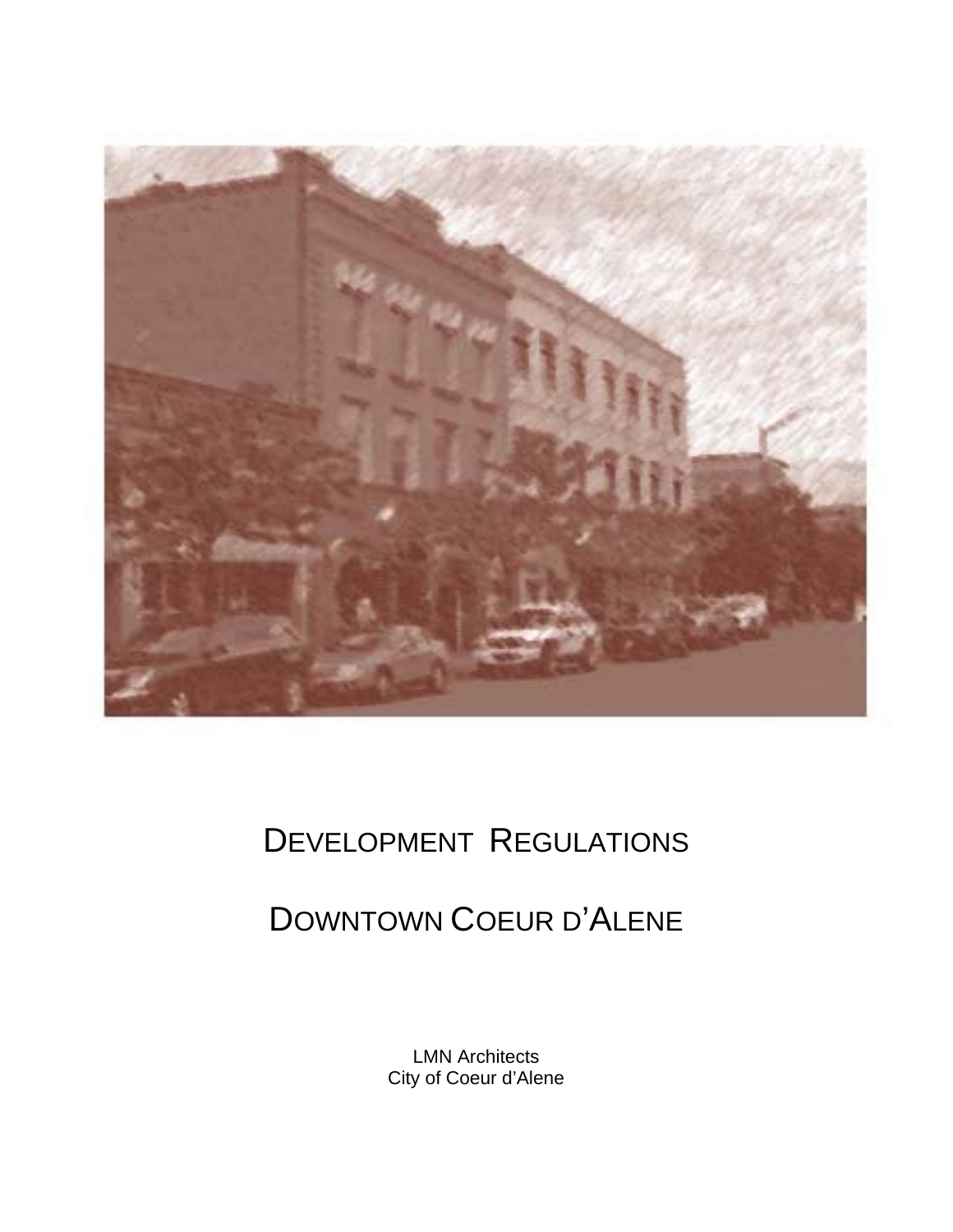# **TABLE OF CONTENTS**

| IV. Basic Development Standards 6 |
|-----------------------------------|
|                                   |
|                                   |
| C. Maximum Building Height 9      |
|                                   |
|                                   |
|                                   |
|                                   |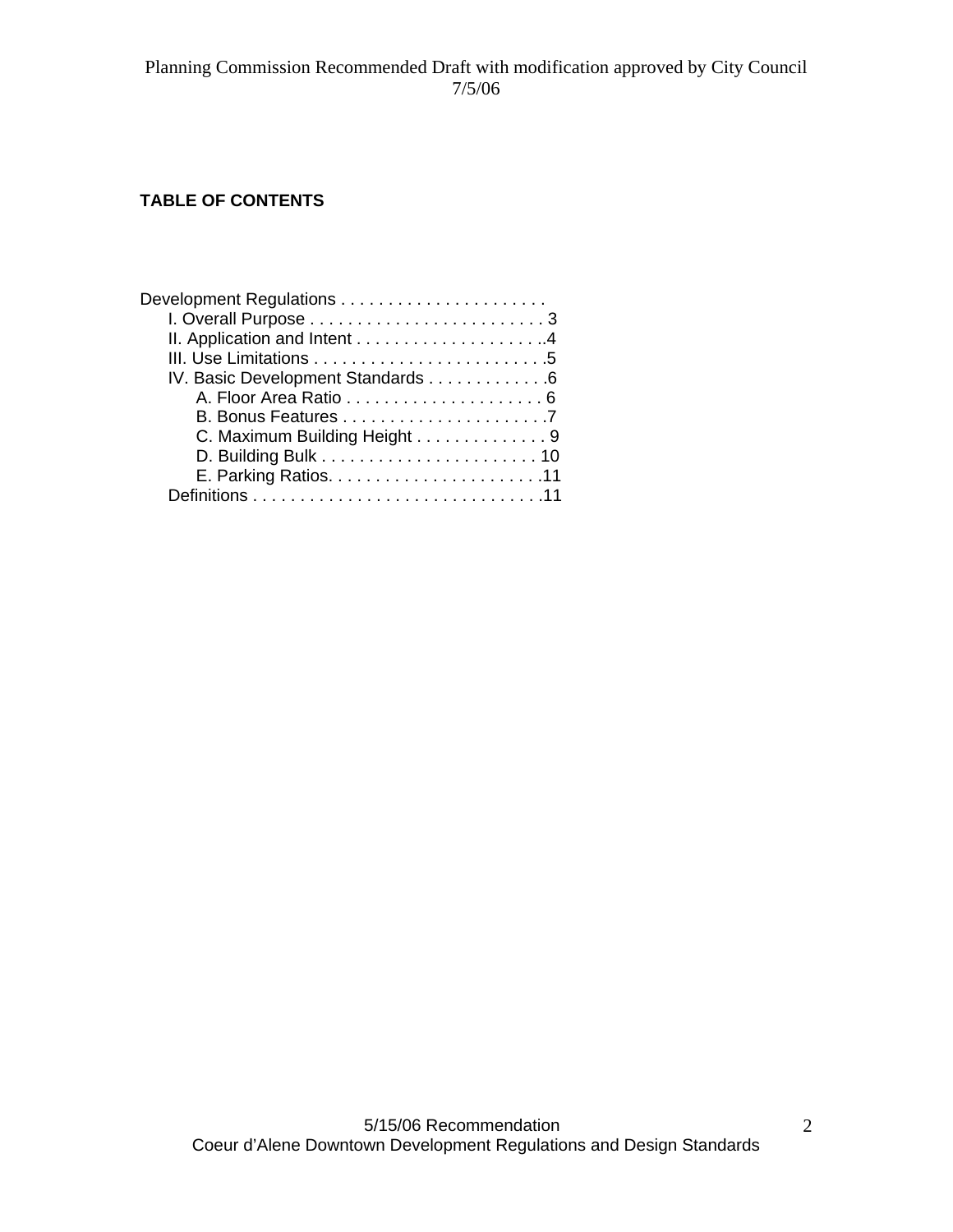#### **DEVELOPMENT REGULATIONS**

#### **I. Overall Purpose**

To create a distinct, strong identity for the downtown core, preserving a civic heart for Coeur d'Alene.

To encourage private and public investment, attract shoppers and visitors, and appeal to existing and new residents.

To produce a concentration and a mixture of commercial, office, retail, residential, and public uses within the downtown.

To develop a downtown that supports pedestrian movement and use of public transit. To implement the City's Comprehensive Plan.

*How Proposal relates to Purpose statements: "Encourage the development of a mixed-use city center" Response: Simplified list of uses to encourage virtually all uses* 

*"Stimulate economic development in downtown***"** *Response: Allow a significantly greater residential density than current code* 

*"Preserve views of Tubbs Hills and other distant landforms" Response: View corridors through upper level stepbacks along with tower size and spacing* 

*"Increase the downtown residential population" Response: Eliminate units per acre maximum; use FAR instead (Proposed Code doubles current allowable density)* 

*"Respect the small town scale and character" Response: Street level amenities and character through bonuses and exemptions from parking requirements for small retailers*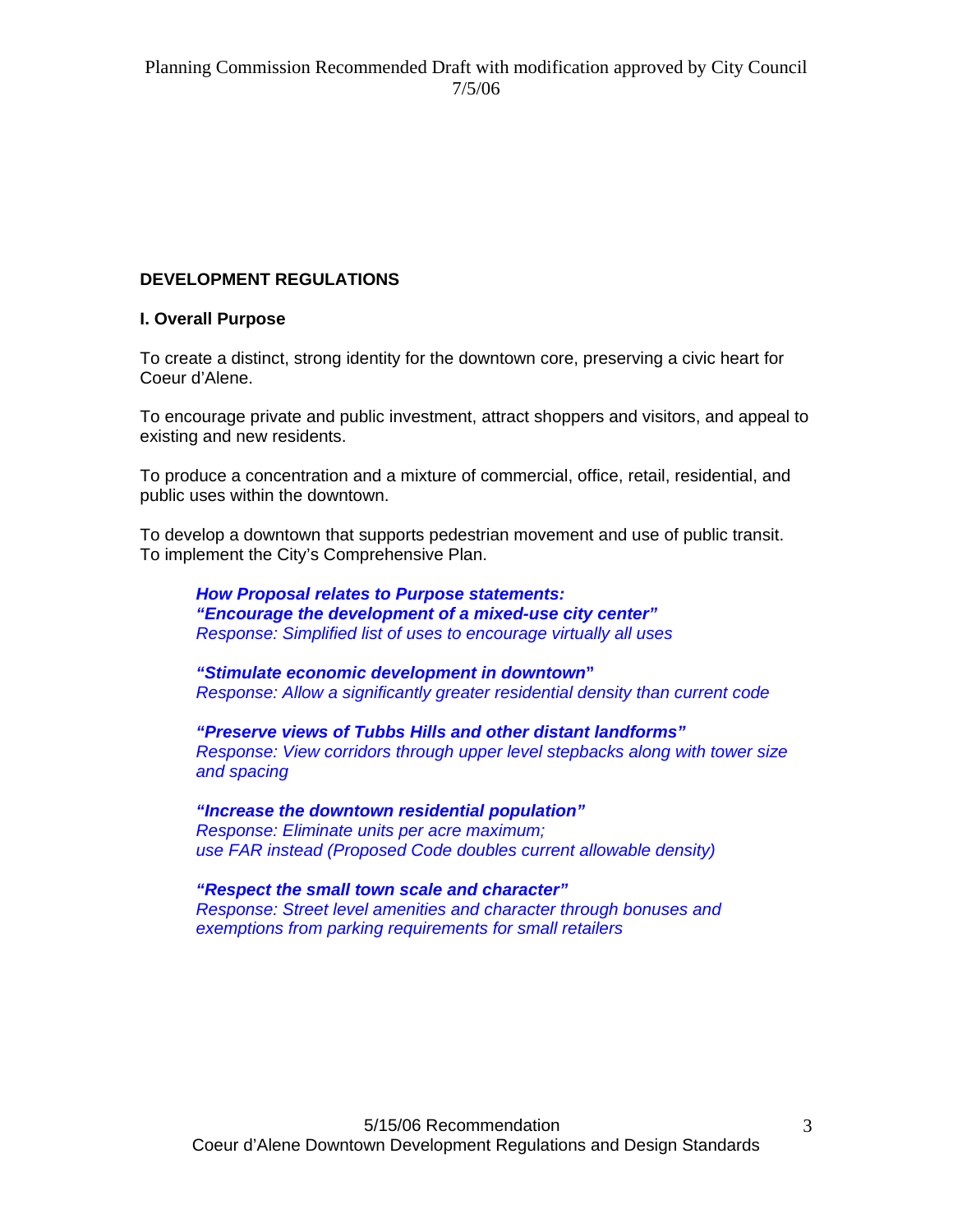# **DEVELOPMENT REGULATIONS**

#### **II. Application and Intent**

#### **DC – Downtown Core**

This district is envisioned to have the highest intensity uses, especially retail, office, residences, and hotels contained within low-rise, mid-rise and high-rise buildings. Shops and restaurants would be located along key streets. Major public spaces and buildings would anchor the district. Over time, parking would be increasingly located within structures.



*Note: These proposed regulations do not affect the Downtown Overlay North area regulations located north of Indiana.*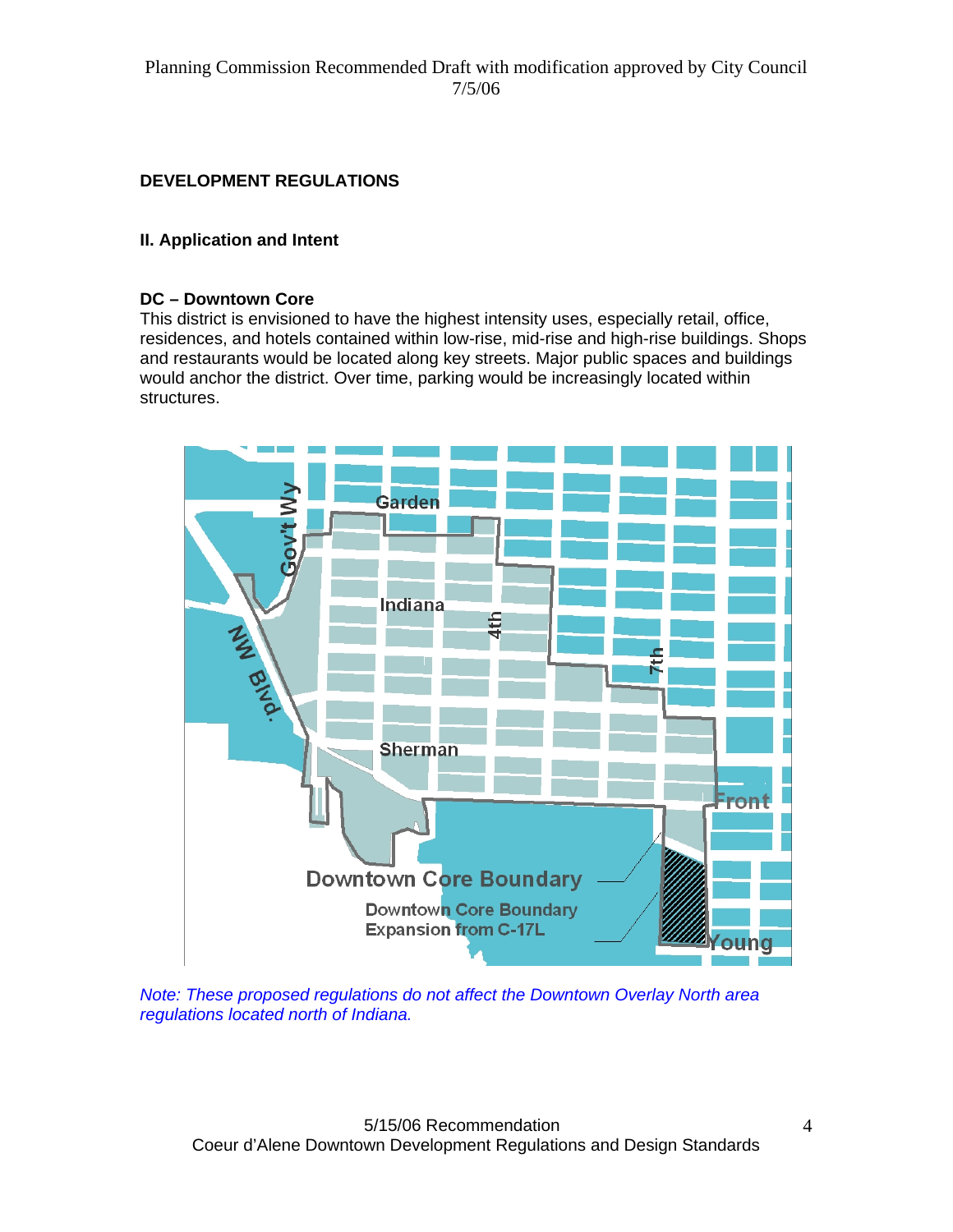#### **III. Use Limitations**

All uses shall be allowed, unless prohibited below. Prohibited:

- Adult Entertainment
- Billboards
- Drive-Through Businesses along Pedestrian-Oriented Streets
- Gasoline Sales
- Industrial Uses
- Heliports as a principal use
- Mini-Storage on the street level.
- Outdoor Sales or Rental of Boats, Vehicles, or Equipment
- Outdoor Storage of materials and equipment (except during construction)
- Repair of Vehicles, unless entirely within a building
- Sewage Treatment Plants and other Extensive Impact activities.
- Surface Parking on Pedestrian-Oriented Streets
- Work Release Facilities
- Wrecking Yards

*.* 

- Vehicle Washing, unless located within a building or parking structure
- Any other use that the Planning Director determines not to comport with the intent of the district as expressed in Section I Overall Purpose.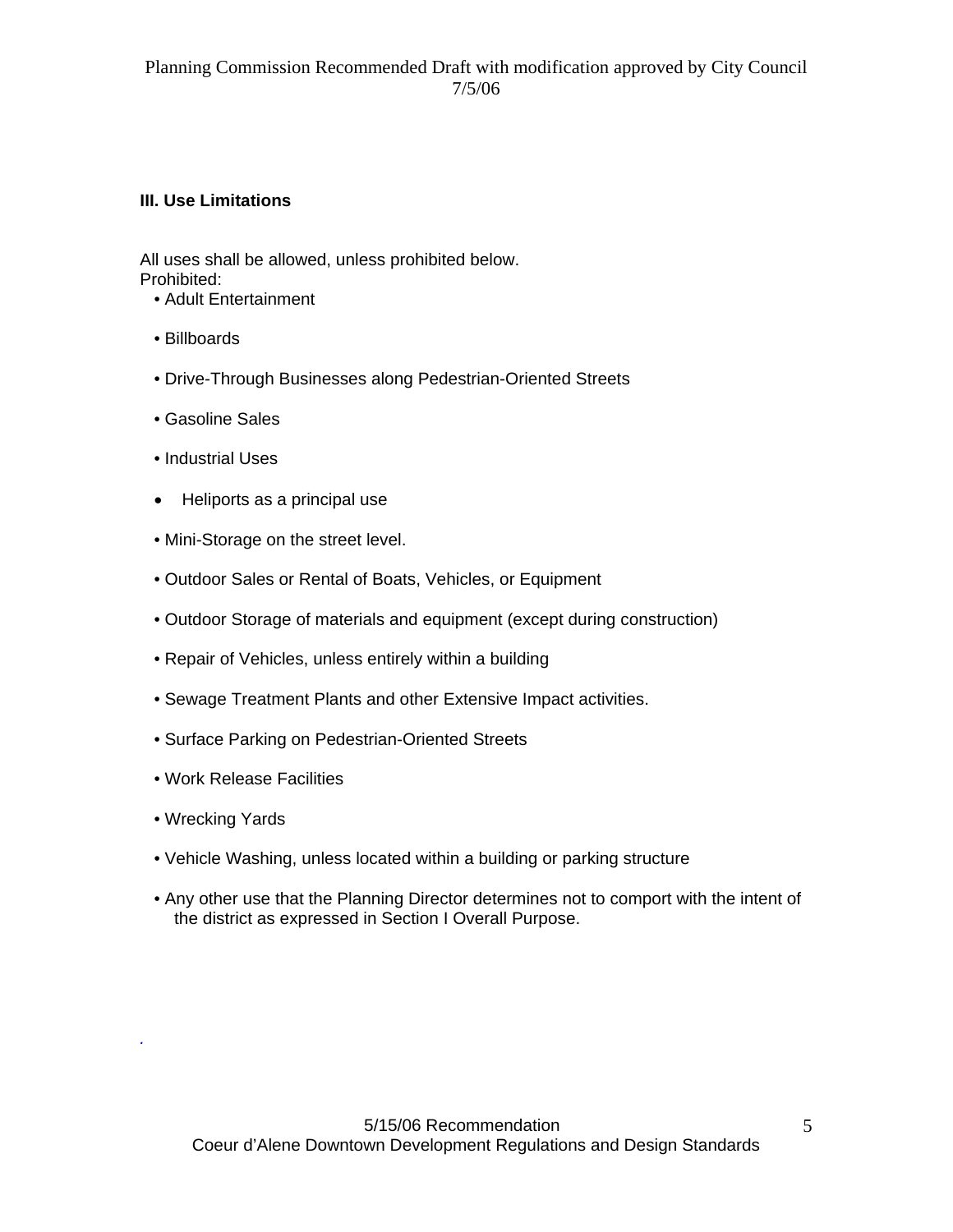### **IV. Basic Development Standards**

#### **A. Floor Area Ratio**

Floor Area Ratio (FAR) is a method of calculating allowable floor area. The FAR multiplied by the parcel size (in square feet) equals the amount of allowable floor area that can be built within a development.

#### **Floor Area Ratio (FAR)**

|                 | <b>Basic Allowable</b> | <b>Maximum Allowable</b><br>with Bonuses |
|-----------------|------------------------|------------------------------------------|
| <b>District</b> |                        |                                          |
| <b>DC</b>       | 4.0                    | 6.0                                      |

Note:

- 1. For the purposes of these regulations, floor area is measured to the inside face of exterior walls. The following shall be excluded from floor area calculation:
	- Space below grade
	- Space dedicated to parking
	- Mechanical spaces
	- Elevator and stair shafts
	- Lobbies and common spaces, including atriums
	- Space used for any bonused feature
- 2. Parcel size is one or more contiguous lots under common ownership.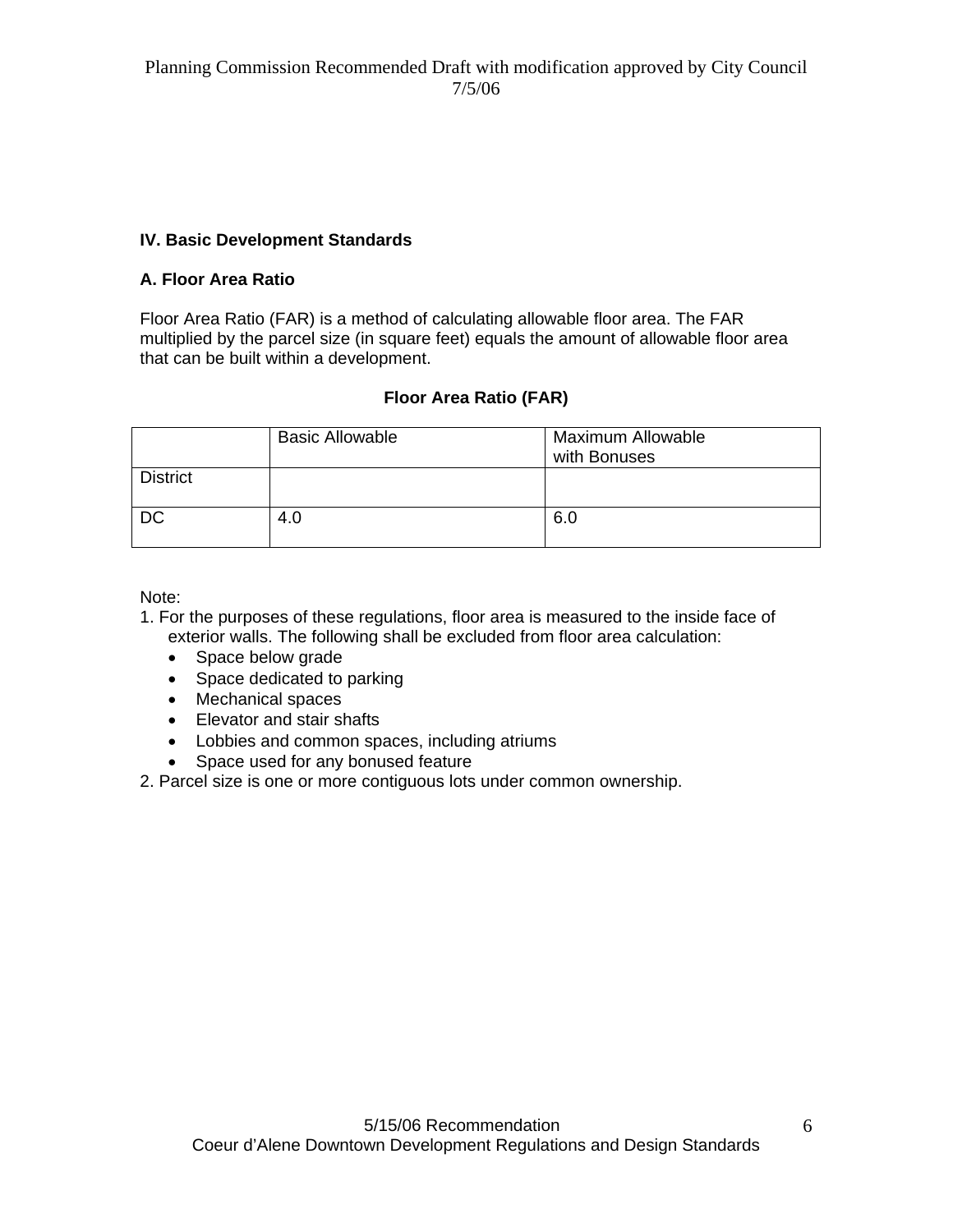| <b>B. Bonus Features</b> Allowing Increased Floor Area Ratio (up to Maximum) |                                                         |
|------------------------------------------------------------------------------|---------------------------------------------------------|
| <b>Feature</b>                                                               | <b>Additional Floor Area for each</b><br><b>Feature</b> |
| <b>Street Level Retail</b>                                                   | 100 sf of floor area for each linear                    |
| Uses providing goods and services, including food and                        | foot of retail frontage                                 |
| drink, adjacent to, visible from, and accessible from the                    |                                                         |
| sidewalk                                                                     |                                                         |
|                                                                              | 5 sf of floor area for each sf of                       |
| <b>Public Plaza / Courtyard</b>                                              |                                                         |
| An open space that is accessible to the public at all                        | plaza / courtyard                                       |
| times, predominantly open to the sky, and for use                            |                                                         |
| principally by people, as opposed to merely a setting for                    |                                                         |
| the building. It must abut and be within 3 feet in                           |                                                         |
| elevation of a sidewalk, at least 10% of the area shall                      |                                                         |
| be planted with trees and other vegetation. There must                       |                                                         |
| be seating, lighting and penetration of sunlight                             |                                                         |
| Canopy                                                                       | 4 sf of floor area for each sf of                       |
| A rigid structure covered with fabric, metal or other                        | canopy                                                  |
| material and supported by a building at one or more                          |                                                         |
| points, projecting over an entrance, window, outdoor                         |                                                         |
| service area or walkway with the purpose of sheltering                       |                                                         |
| persons from sun, wind and precipitation                                     |                                                         |
| <b>Public Art</b>                                                            | 10 sf of floor area for each \$100 of                   |
| Any form of painting, mural, mosaic, sculpture, or other                     | valuation                                               |
|                                                                              |                                                         |
| work of art as approved by the Arts Commission.                              |                                                         |
| Documentation of building costs and appraised value of                       |                                                         |
| the art feature shall be provided. The art feature must                      |                                                         |
| be displayed on the exterior of a building, at or near the                   |                                                         |
| pedestrian entrance or on a public plaza.                                    |                                                         |
| <b>Water Feature</b>                                                         | 10 sf of floor area for each \$100 of                   |
| A fountain, cascade, stream, fall, pond of water, or                         | valuation                                               |
| combination thereof, that serves as a focal point. It must                   |                                                         |
| be a water-efficient design located outside of a building                    |                                                         |
| and be publicly visible and accessible. Water features                       |                                                         |
| must comply with City policies regarding water usage. It                     |                                                         |
| must be active during daylight hours. During periods                         |                                                         |
| of water use restrictions and freezing such features may                     |                                                         |
| be turned off                                                                |                                                         |
| <b>Parking, Structured</b>                                                   | 0.5 sf of floor area for each sf of                     |
| Parking contained within an enclosed or screened                             | required parking above grade                            |
| building, designed to appear like it is part of the larger                   |                                                         |
| building complex.                                                            |                                                         |
| <b>Parking, Below Grade</b>                                                  | 1 sf of floor area for each sf of                       |
|                                                                              |                                                         |
| Any portion of structure containing parking that is                          | required parking below grade                            |
| located below the average finished grade around a                            |                                                         |
| building.                                                                    |                                                         |
| <b>Green Roof</b>                                                            | 2 sf of floor area for each sf of                       |
| A roof designed with principles of environmental                             | green roof                                              |
| sustainability, involving the use of vegetation and storm                    |                                                         |
| water collection and cleaning. It may or may not be                          |                                                         |
| accessible                                                                   |                                                         |

# **B. Bonus Features** Allowing Increased Floor Area Ratio (up to Maximum)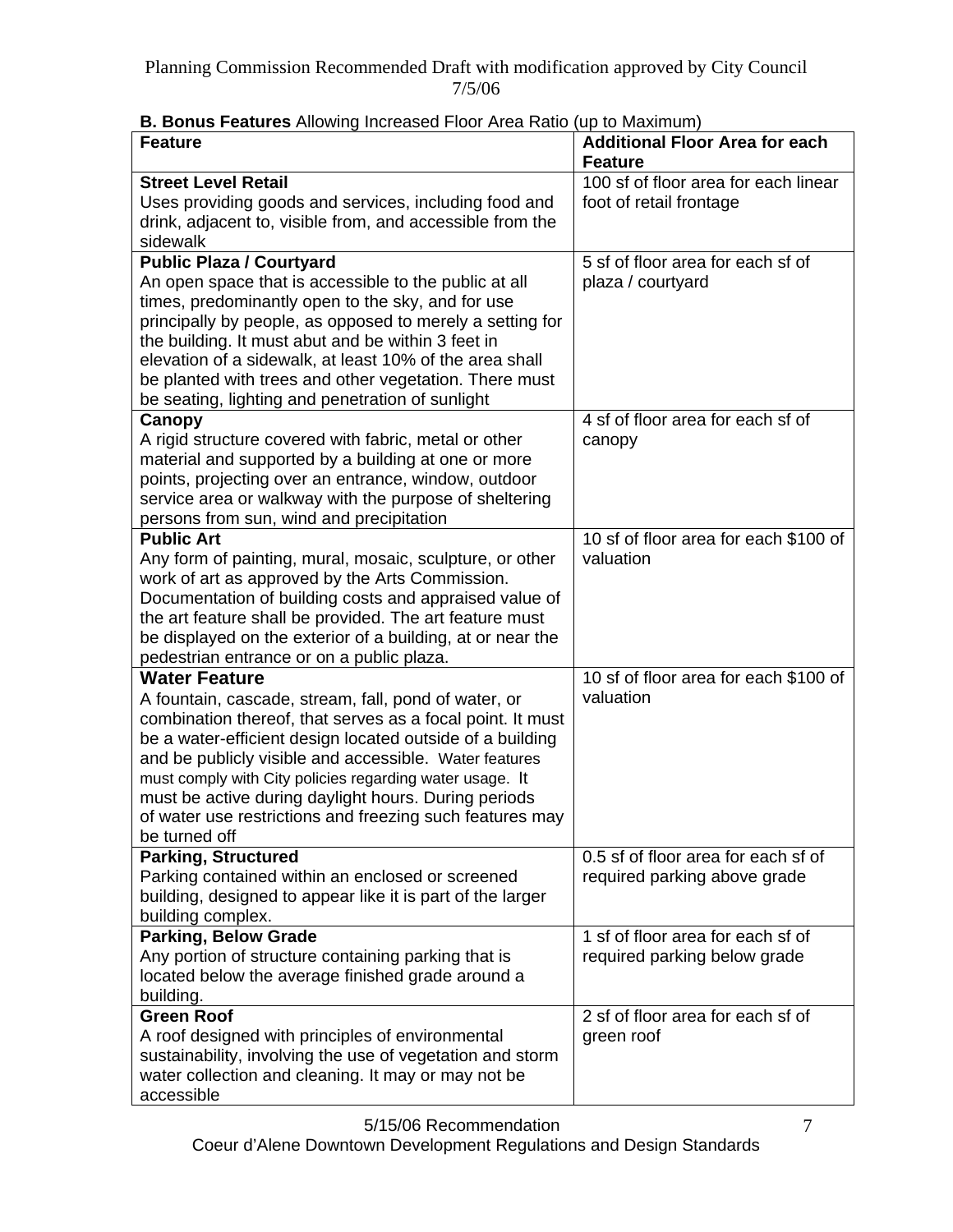| <b>Feature</b>                                          | <b>Additional Floor Area for each</b> |  |  |
|---------------------------------------------------------|---------------------------------------|--|--|
|                                                         | <b>Feature</b>                        |  |  |
| Day Care                                                | 4 sf of floor area for each sf of day |  |  |
| A use providing for the care of children or elderly     | care                                  |  |  |
| people, generally during the hours of 6am and 7pm.      |                                       |  |  |
| Such use shall comply with all applicable City          |                                       |  |  |
| standards                                               |                                       |  |  |
| <b>Health Club</b>                                      | 2 sf of floor area for each sf of     |  |  |
| A use that offers exercise and recreational activities  | health club                           |  |  |
| for tenants and/or the general public, either with or   |                                       |  |  |
| without a fee.                                          |                                       |  |  |
| <b>Public Meeting Rooms</b>                             | 5 sf of floor area for each sf of     |  |  |
| A space that can be used by the general public and      | meeting room                          |  |  |
| having a capacity of at least 50 people. It may operate |                                       |  |  |
| under a reservation or nominal fee system, but must     |                                       |  |  |
| be easily accessible from a lobby or plaza              |                                       |  |  |
| <b>Workforce Housing</b>                                | 4 sf of floor area for each sf of     |  |  |
| For purposes of this code, workforce housing is         | workforce housing                     |  |  |
| defined as dwelling units available to households       |                                       |  |  |
| making less than the median income for all              |                                       |  |  |
| households within the city limits                       |                                       |  |  |

Note: Public Plaza, Parking may be provided within the DC District & Workforce Housing features may be provided south of the freeway ( This section may be further refined by additional boundaries of 11/2 miles and within the city limits.)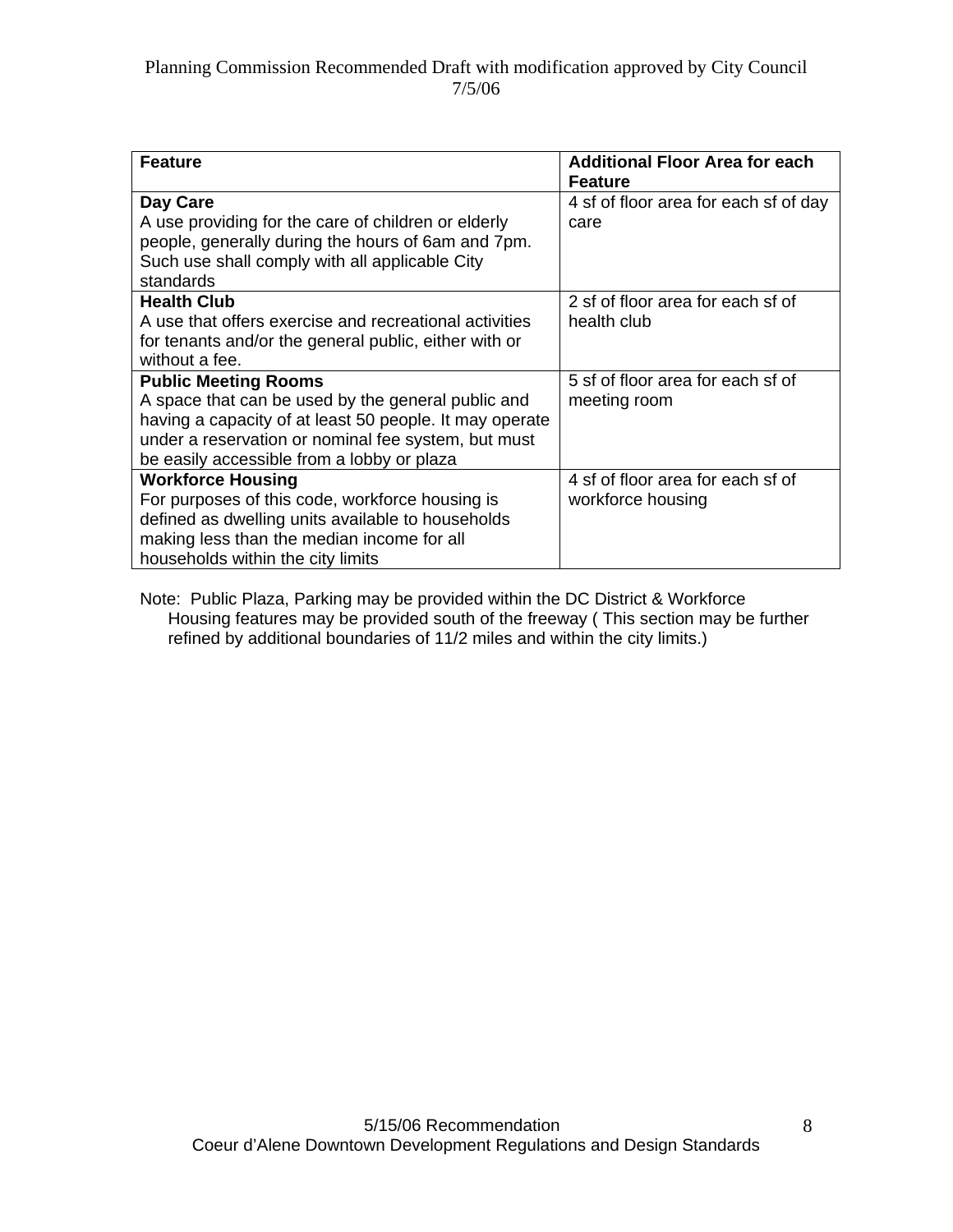# **C. Maximum Building Height**

Buildings within this district shall only be permitted to exceed 75 feet if they comply with the bulk, spacing, and setback standards indicated in the sections that follow. Buildings that comply with the standards, as well as accumulate sufficient Floor Area Ratio through bonuses, may extend as high as shown in the chart below.

|              | Height | Height w/architectural feature $\frac{1}{2}$ |
|--------------|--------|----------------------------------------------|
| Base         | 75 ft. | 83 ft.                                       |
| Base + Bonus | 200 ft | 220 ft.                                      |

Notes:

- 1. Mechanical penthouses, stair/elevator overruns, and antennae may be excluded from Building Height calculation provided they are no more than 15 feet above the roof deck.
- 2. The Base Building height may be increased by up to 10% if the top is designed as a non-habitable, architectural element. This element may extend above the increased height limit.

*The combination of these restrictions are expected to result in 2-3 buildings on each block that might exceed 75 feet. Furthermore, only very large development sites would be able to attain the maximum height. It is estimated that throughout the downtown, only approximately a dozen sites are sufficiently large enough to reach the maximum height.*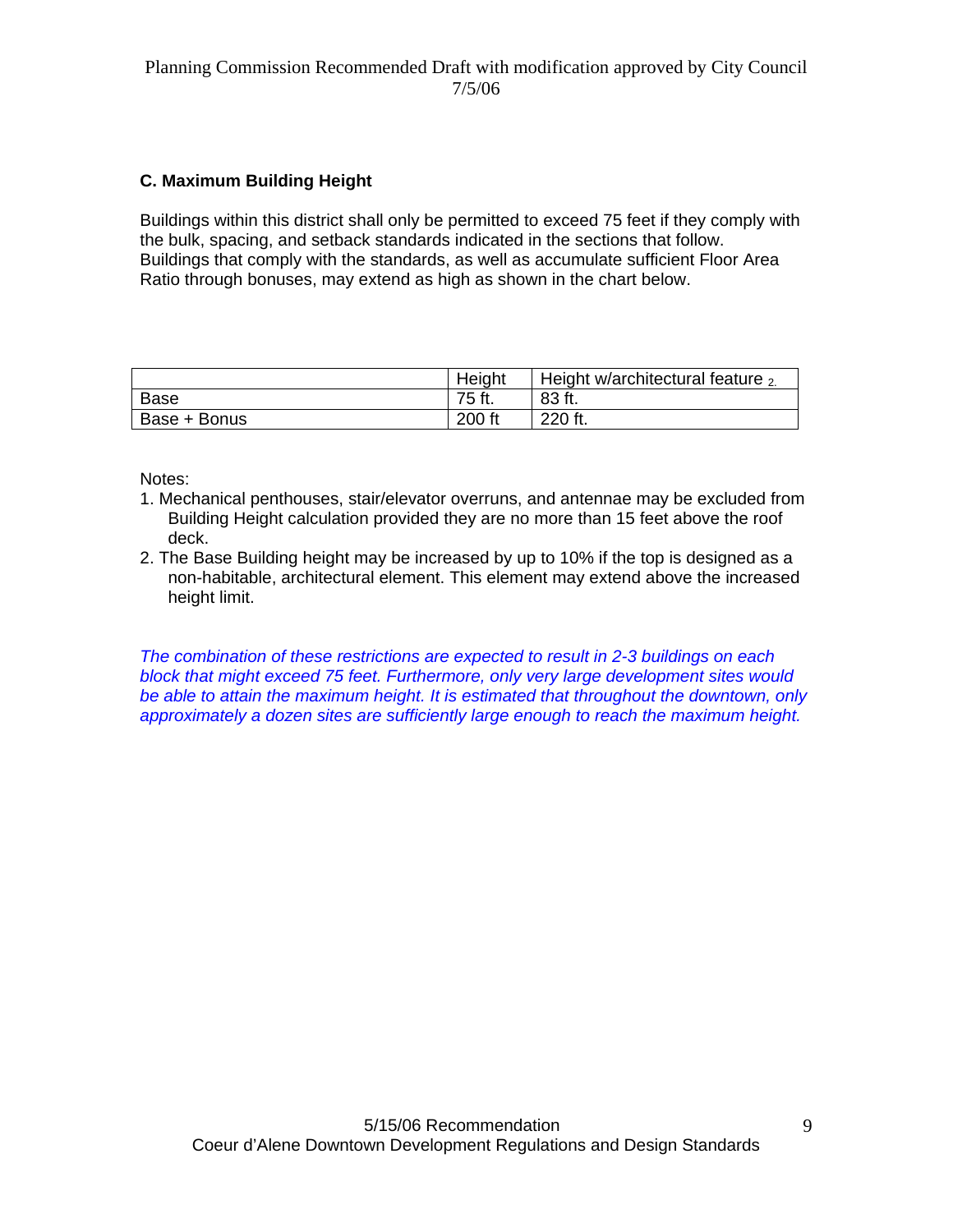# **D. Building Bulk**



1. Tower Floor Size Building floors over 75 feet in height above grade shall have a maximum floor area of 8000 square feet.

2. Tower Separation

Building floors over 75 feet in height above grade shall be at least 50 feet from any other structure over 75 feet above grade.

3. Upper Level Stepback

On the following streets, building floors over 45 feet in height above grade shall be stepped back from the right-of-way by at least 10 feet: 1st, 3rd, 4th, 5th, 6th, 7th., Lakeside Avenue, Sherman Avenue

Note: Normal projections into setback allowed by the zoning ordinance include:

- Chimneys may extend into a yard a distance of not more than twenty four inches (24").
- Eaves, cornices, belt courses, and similar ornamentation may project over a yard not more than two feet (2').
- Balconies and Bay/Bow windows may project up to four feet (4').

#### **Design Departure for Building Bulk**

A design departure procedure would be established to allow a project to achieve flexibility in the application of prescriptive development standards. A 20% departure may be granted administratively. Greater departures would require approval of the Design Review Commission. In order to allow a departure from a code standard, an applicant must demonstrate that it would result in a development that better meets the intent of the purpose of the regulation and applicable design guidelines Note that this departure would not apply to building height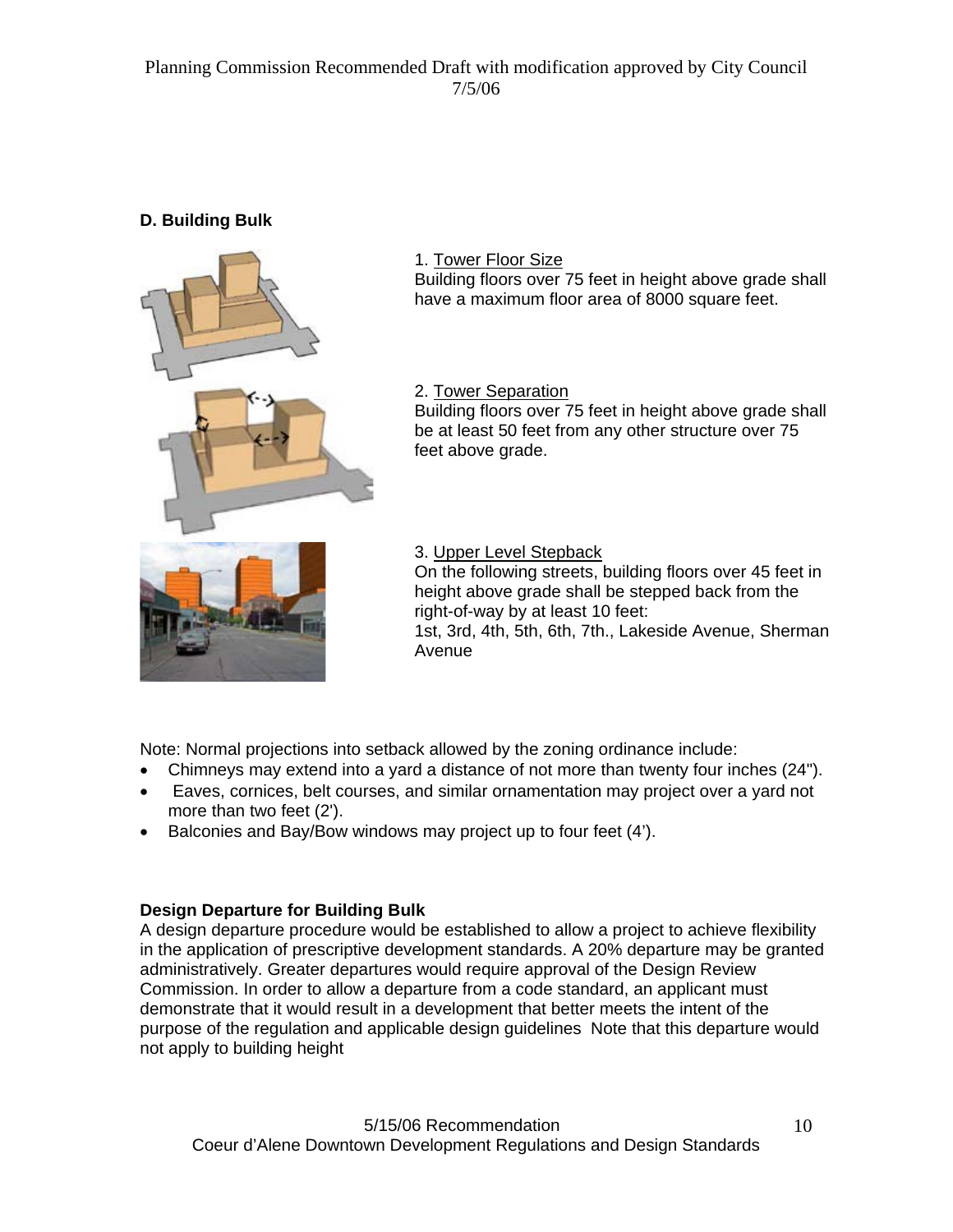#### *.* **E. Parking Ratios**

| Use Type                        | Minimum             | Maximum             |
|---------------------------------|---------------------|---------------------|
| <b>Retail / Restaurants</b>     | 2 stalls / 1000 nsf | 4 stalls / 1000 nsf |
| Office                          | 2 stalls / 1000 nsf | 4 stalls / 1000 nsf |
| <b>Residential &amp; Hotels</b> | 0.5 stall per unit  | 2 per unit          |
| <b>Senior Housing</b>           | 0.25 stall per unit | 1 per unit          |

Notes:

- 1. Retail and restaurant uses less than 3000 sf shall be exempt from parking requirements.
- 2. Parking requirements for uses not listed shall be determined by a study of parking demand for that use and as approved by the City.
- 3. Uses sharing a common parking facility may reduce the required number of stalls by 25%.
- 4. Parking may be located off site, so long as it is within 1000 feet of the property, is connected to the property by sidewalks or walkways, and is tied to the site by a contractual agreement that is filed with the City and Deed of Record at the County.
- 5. Uses within existing buildings are exempt from additional parking requirements. (See City Code 17.44.120)

#### *Note: A reduction of minimum standard parking stall size in this district from 9x20 to 8x18 would be adopted to enhance parking garage design.*